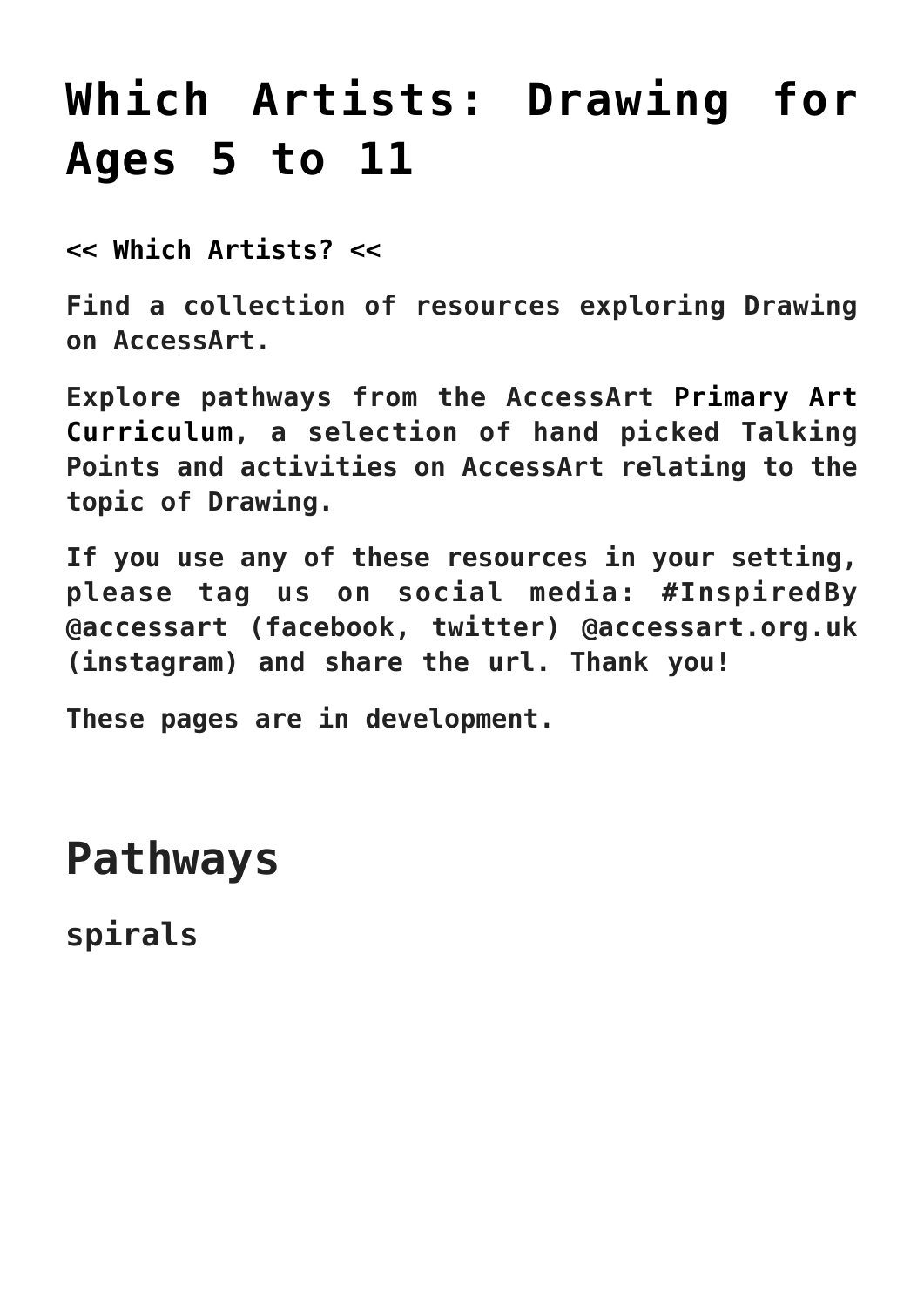

#### **[Pathway for Years 1 & 2](https://www.accessart.org.uk/spirals/)**

### **storytelling through drawing**



## **[Pathway for Years 3 & 4](https://www.accessart.org.uk/storytelling-through-drawing/) Explore and Draw**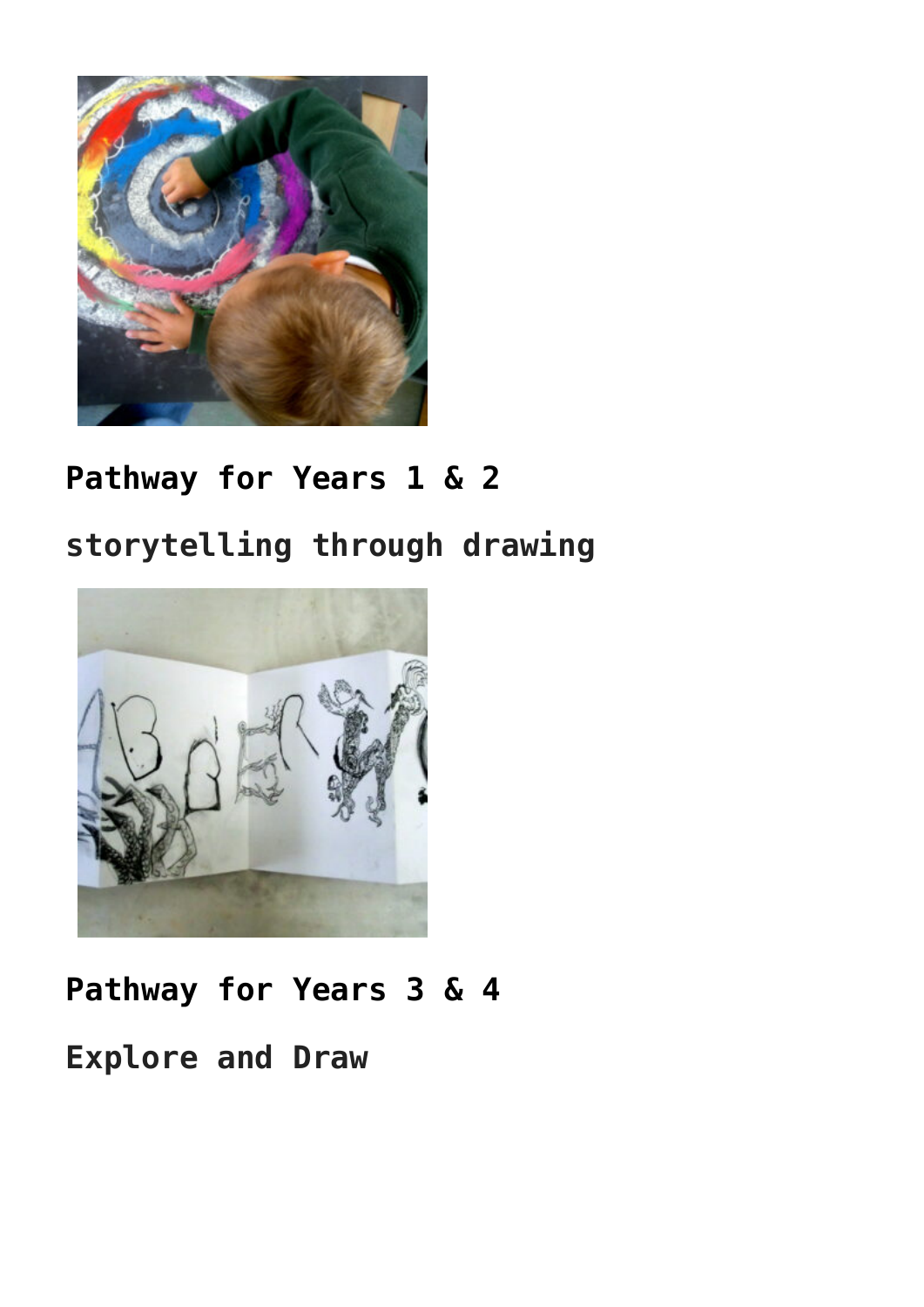

#### **[Pathway for Years 1 & 2](https://www.accessart.org.uk/explore-draw/)**

#### **typography & maps**



## **[Pathway for Years 5 & 6](https://www.accessart.org.uk/typography-and-maps/)**

#### **Gestural drawing with charcoal**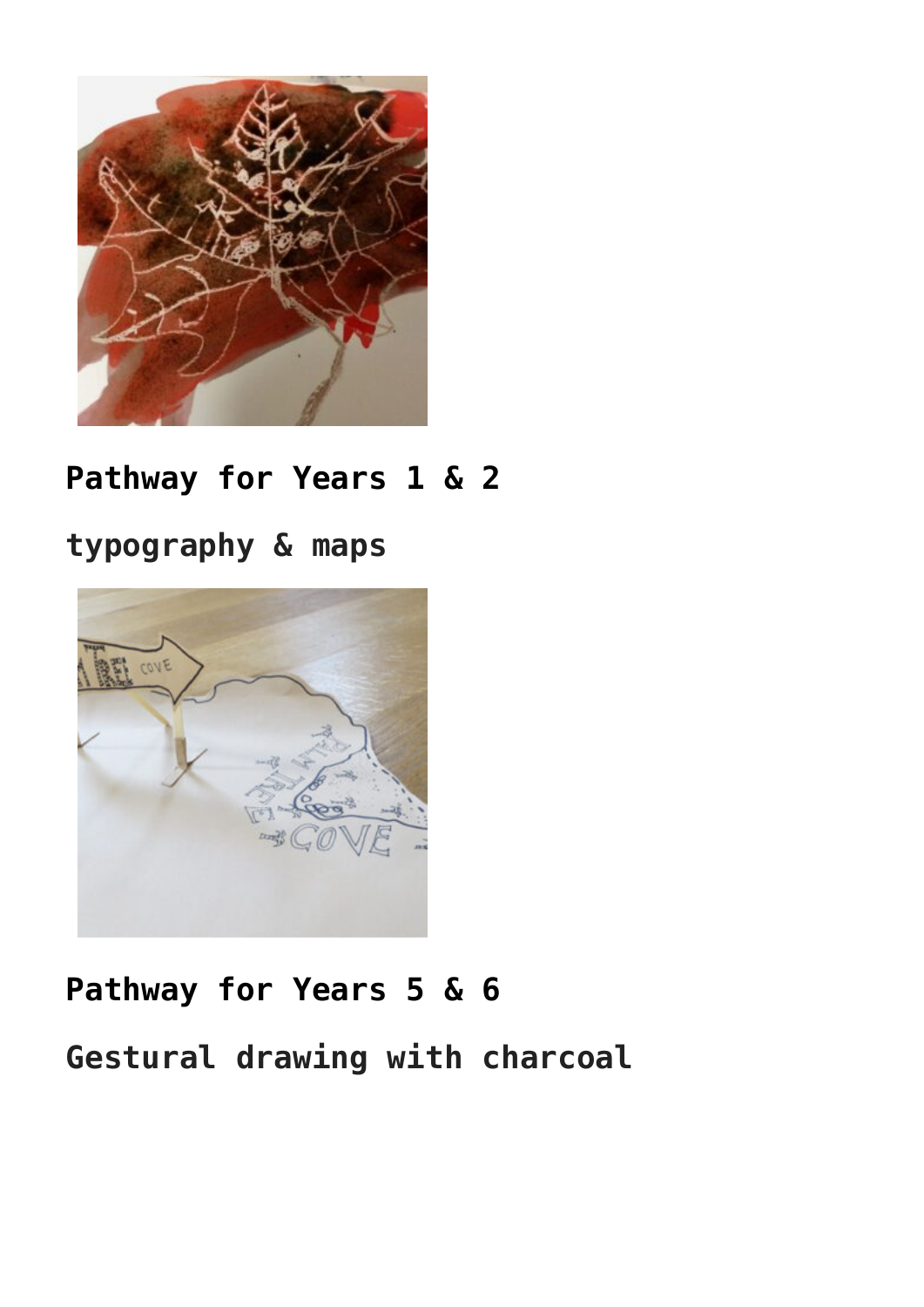

#### **[Pathway for Years 3 & 4](https://www.accessart.org.uk/gestural-drawing-with-charcoal/)**

#### **2D Drawing to 3D Making**



#### **[Pathway for Years 5 & 6](https://www.accessart.org.uk/2d-drawing-to-3d-making/)**

## **Explore Artists who Draw on**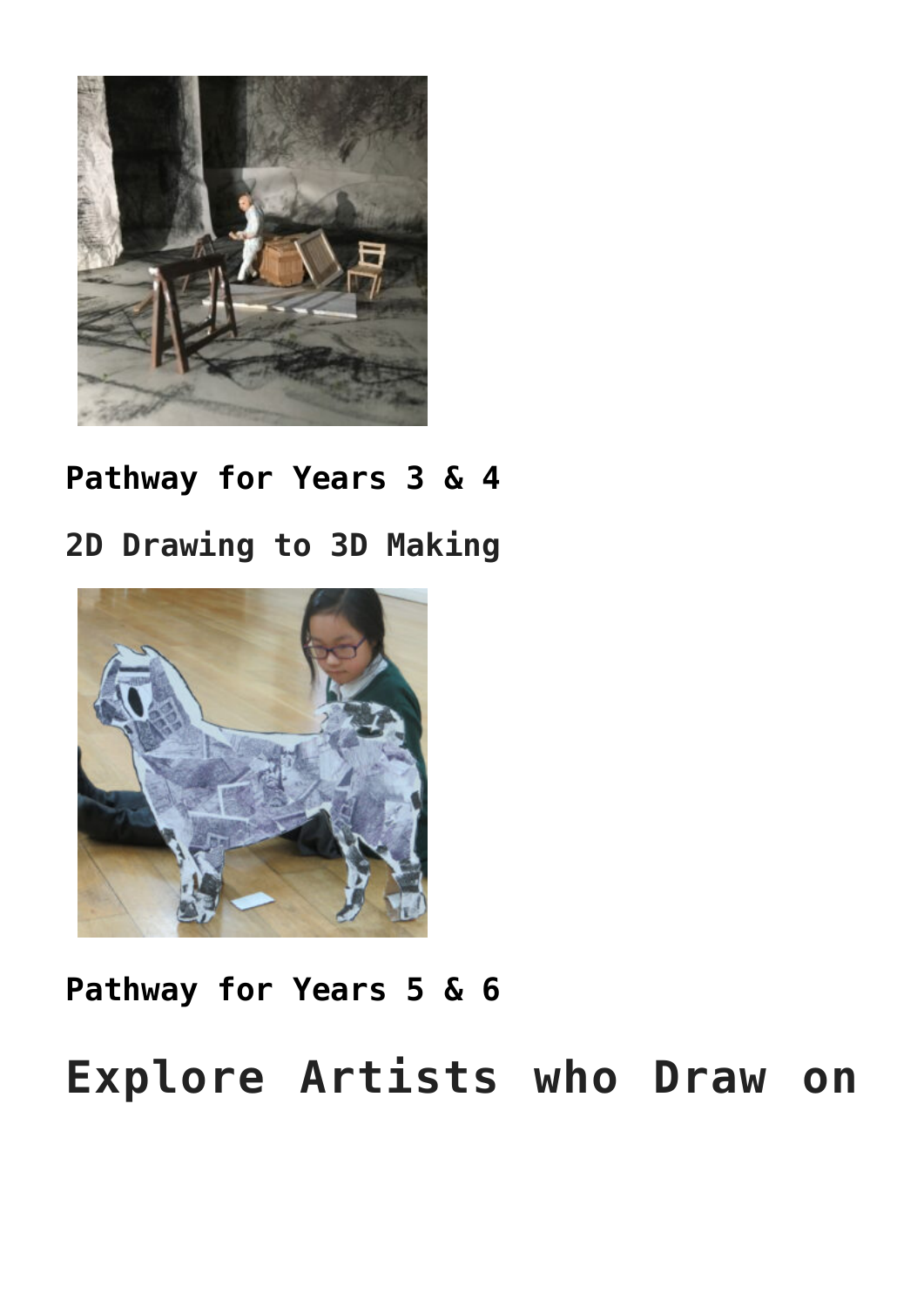## **AccessArt**

#### **Kittie Jones**



**[A collection go sources to help you](https://www.accessart.org.uk/talking-points-kittie-jones/) [explore plain-air artist Kittie Jones](https://www.accessart.org.uk/talking-points-kittie-jones/)**

**Heather Hansen**



**[Explore dance, performance and drawing](https://www.accessart.org.uk/talking-points-art-as-performance-heather-hansen/)**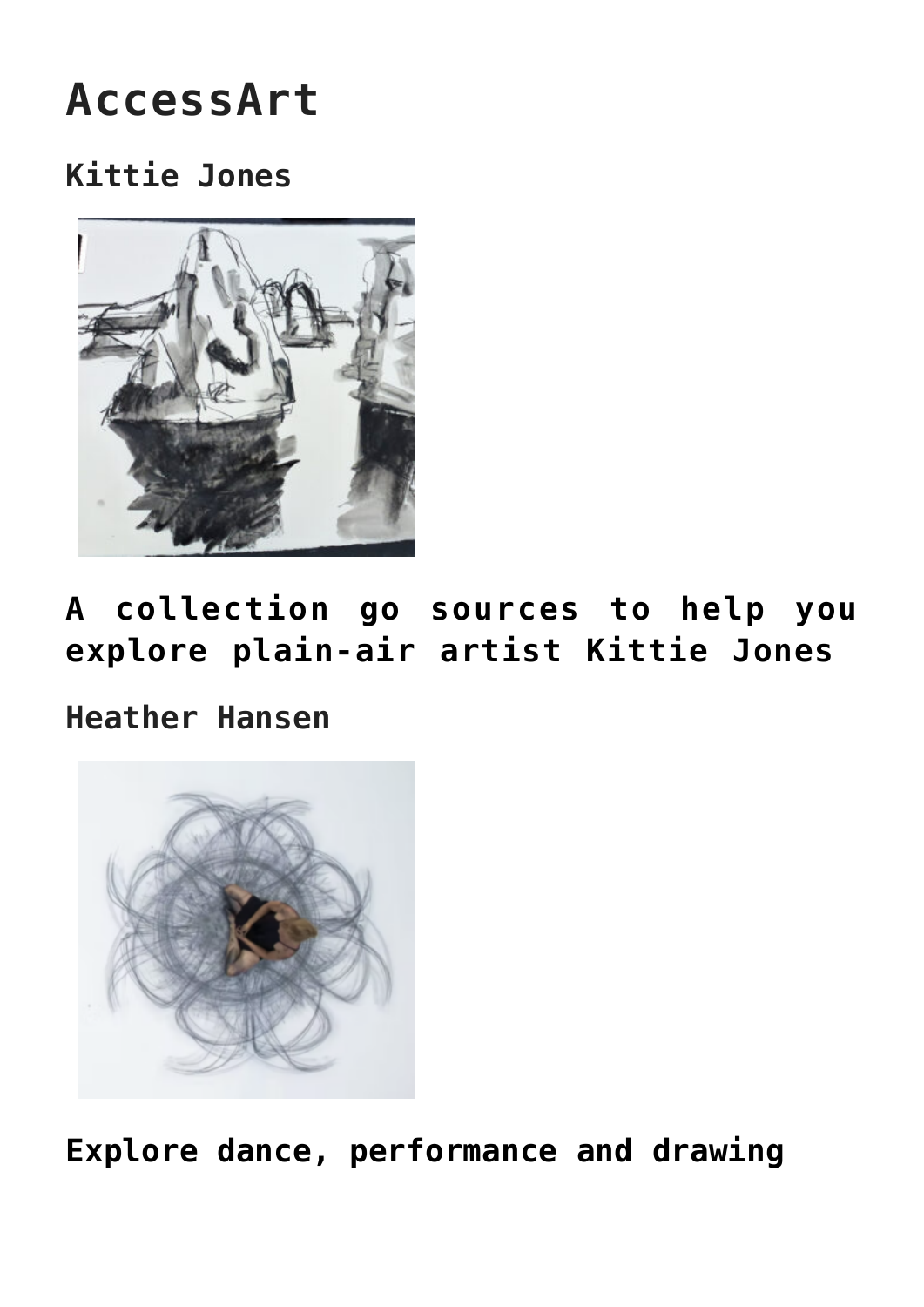### **the Shoreditch sketcher**



### **[Explore reportage artist Phil Dean](https://www.accessart.org.uk/talking-points-shoreditch-sketcher/)**

#### **Laura McKendry**



**[A collection of sources to help you](https://www.accessart.org.uk/talking-points-laura-mckendry/) [explore the work of Laura Mckendry](https://www.accessart.org.uk/talking-points-laura-mckendry/)**

**Edgar degas**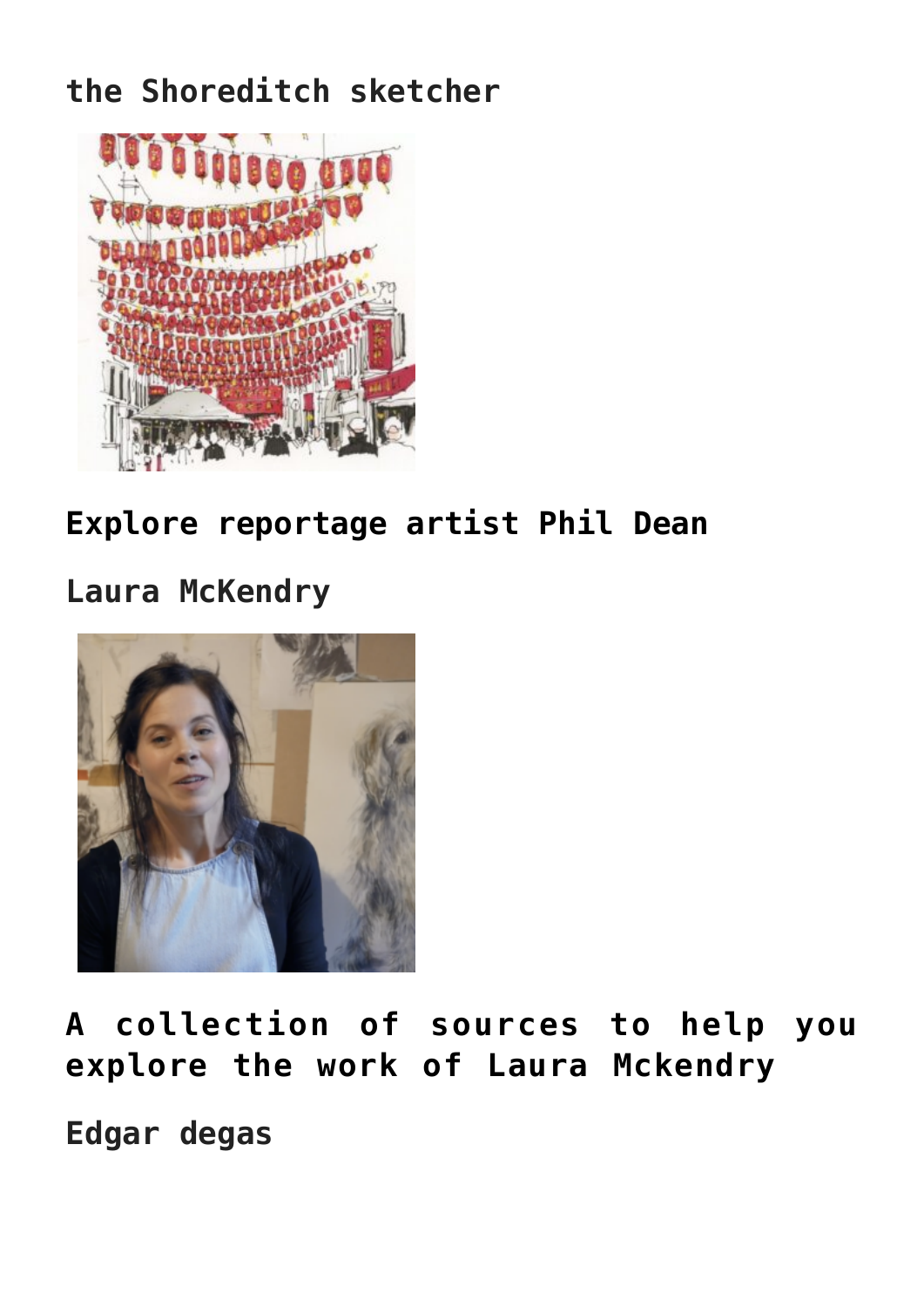

**[Explore the charcoal drawings made by](https://www.accessart.org.uk/talking-points-charcoal-drawings-by-degas/) [Edgar Degas](https://www.accessart.org.uk/talking-points-charcoal-drawings-by-degas/)**

#### **Louise Despont**



**[A collection of sources designed to help](https://www.accessart.org.uk/talking-points-louise-despont/) [you explore Louise Despont](https://www.accessart.org.uk/talking-points-louise-despont/)**

**Molly Haslund**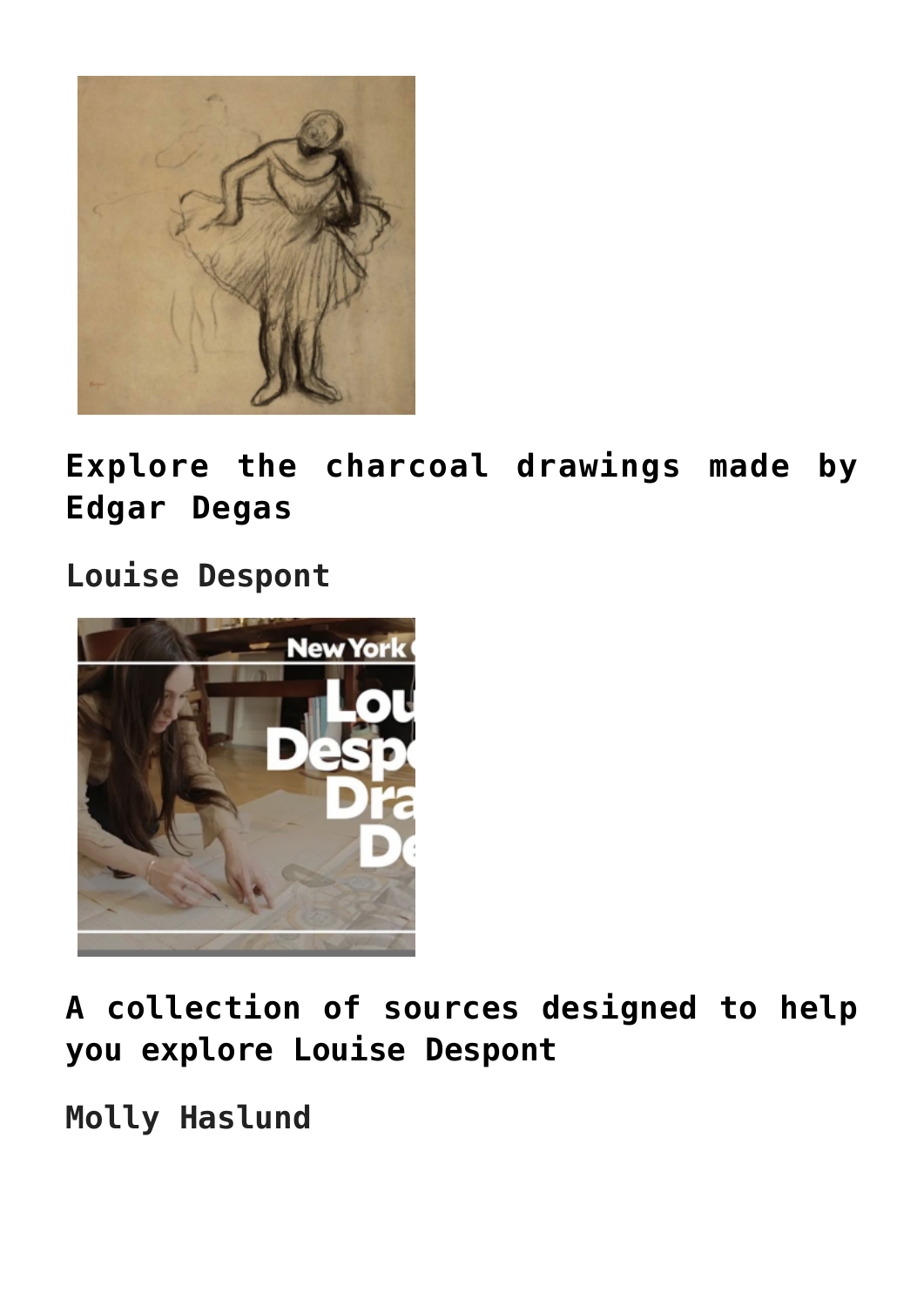

**[Explore an artist who draws using her](https://www.accessart.org.uk/talking-points-molly-haslund/) [whole body](https://www.accessart.org.uk/talking-points-molly-haslund/)**

# **Activities on AccessArt**

**See the AccessArt Drawing Journey for all Resources**



**Explore Drawing Materials**